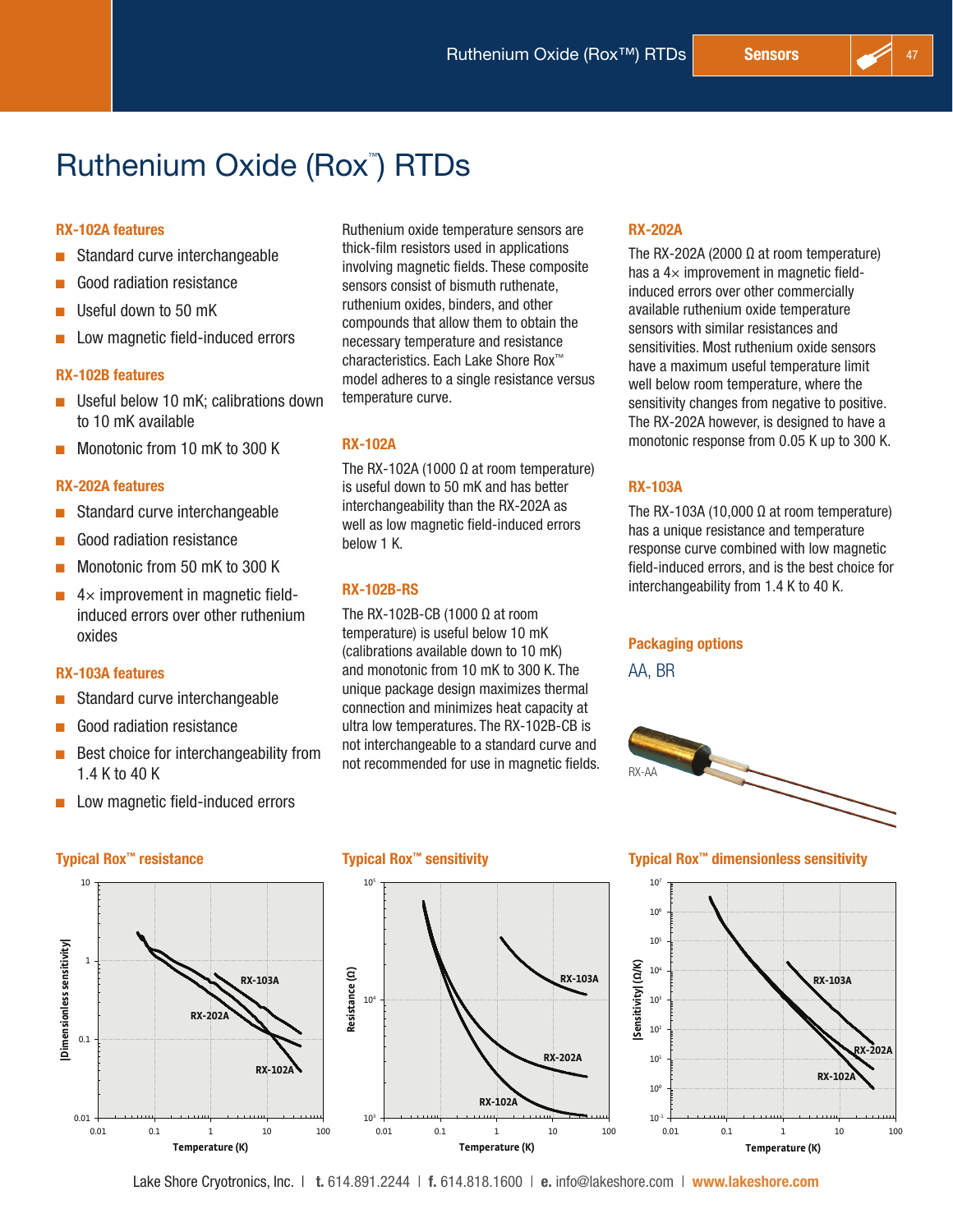#### **Specifications**

Standard Curve<sup>1</sup> 102 and 202: 0.05 K to 40 K; 103: 1.4 K to 40 K

Recommended excitation<sup>2</sup> RX-102 and RX-202: 20  $\mu$ V (0.05 K to 0.1 K); 63 µV (0.1 K to 1.2 K); 10 mV or less for  $T > 1$  K. RX-103: 10 mV or less for  $T > 1$  K

Dissipation at recommended excitation 102 and 202:  $7.5 \times 10^{-8}$  W at 4.2 K; 103:  $3.2 \times 10^{-9}$  W at 1.4 K,  $5.5 \times 10^{-9}$  W at 4.2 K,  $9.6 \times 10^{-9}$  W at 77 K

Thermal response time 0.5 s at 4.2 K, 2.5 s at 77 K

Use in radiation Recommended—see Appendix B

**Use in magnetic field**<sup>3</sup> Recommended—see Appendix B

Reproducibility<sup>4</sup>  $\pm$ 15 mK

Soldering standard J-STD-001 Class 2

<sup>1</sup> 102B does not follow a standard curve

 $2$  Recommended excitation for T < 1 K based on Lake Shore calibration procedures using an AC resistance bridge—for more information refer to Appendix D and Appendix E

<sup>3</sup> 102B not recommended for use in magnetic fields

<sup>4</sup> Short-term reproducibility data is obtained by subjecting sensor to repeated thermal shocks from 305 K to 4.2 K

#### Accuracy: interchangeability

#### Range of use

|                   | <b>Minimum limit</b> | <b>Maximum limit</b> |
|-------------------|----------------------|----------------------|
| <b>RX-102A-AA</b> | 0.05 K               | 40 K                 |
| <b>RX-102B-CB</b> | 0.01 K <sup>5</sup>  | 40 K                 |
| <b>RX-202A-AA</b> | 0.05K                | 40 K                 |
| RX-103A-AA        | 1.4 K                | 40 K                 |

<sup>5</sup> Calibrations down to 20 mK available; 10 mK calibrations coming soon

#### Long-term stability

|       |  | RX-   RX-   RX-   RX-  <br> 102A-AA    102B-RS    202A-AA    103A-AA |                         |  |
|-------|--|----------------------------------------------------------------------|-------------------------|--|
| 4.2 K |  | $\pm 30 \text{ mK}$ $\pm 30 \text{ mK}$                              | $\pm 50$ mK $\pm 15$ mK |  |

#### Calibrated accuracy<sup>6</sup>

|       | <b>RX-102A-</b><br>AA | <b>RX-102B-</b><br>CВ | RX-202A-   RX-103A-<br>AA | AA          |
|-------|-----------------------|-----------------------|---------------------------|-------------|
| 20 mK |                       | $\pm 2$ mK            |                           |             |
| 50 mK |                       | $±4$ mK               |                           |             |
| 1.4K  | $±16$ mK              | $±16$ mK              | $±16$ mK                  | $±16$ mK    |
| 4.2 K | $±16$ mK              | $±16$ mK              | $±16$ mK                  | $±17$ mK    |
| 10K   | $±18$ mK              | $±18$ mK              | $±18$ mK                  | $\pm 22$ mK |

 $6 \left[$  (Calibration uncertainty)<sup>2</sup> + (reproducibility)<sup>2</sup>]<sup>0.5</sup> for more information see Appendices B, D, and E

|       | <b>RX-102A-AA-M</b><br>matched | <b>RX-102A-AA</b><br>unmatched | <b>RX-202A-AA-M</b><br>matched | <b>RX-202A-AA</b><br>unmatched | <b>RX-103A-AA-M</b><br>matched | <b>RX-103A-AA</b><br>unmatched |
|-------|--------------------------------|--------------------------------|--------------------------------|--------------------------------|--------------------------------|--------------------------------|
| 0.05K | $±5$ mK                        | $±10$ mK                       | $\pm 10$ mK                    | $±15$ mK                       |                                |                                |
| 0.3K  | $±15$ mK                       | $\pm 20$ mK                    | $\pm 20$ mK                    | $\pm 25$ mK                    |                                |                                |
| 0.5K  | $\pm 20$ mK                    | $\pm 25$ mK                    | $\pm 25$ mK                    | $\pm 30$ mK                    |                                |                                |
| 1.4K  | $\pm 25$ mK                    | $\pm 50$ mK                    | $\pm 50$ mK                    | $\pm 100$ mK                   | $\pm 50$ mK                    | $\pm 150$ mK                   |
| 4.2K  | $\pm 75$ mK                    | $±125$ mK                      | $\pm$ 150 mK                   | $\pm 250$ mK                   | $\pm 100$ mK                   | $\pm 400$ mK                   |
| 20K   | $\pm 500$ mK                   | ±1.25K                         | $±1$ K                         | $\pm 2.5$ K                    | $\pm 700$ mK                   | $\pm 2$ K                      |
| 40 K  | ±1.5K                          | $±4$ K                         | $\pm 2$ K                      | $±5$ K                         | $\pm$ 1.5 K                    | $±4$ K                         |

#### Temperature response data table (typical)—See Appendix G for expanded response table

|       | 102A        |           |                                                  |             | 202A       |                                                    |             | 103A     |                                             |  |
|-------|-------------|-----------|--------------------------------------------------|-------------|------------|----------------------------------------------------|-------------|----------|---------------------------------------------|--|
|       | $R(\Omega)$ |           | dR/dT ( $\Omega$ /K) $\sqrt{(T/R)\cdot (dR/dT)}$ | $R(\Omega)$ |            | $dR/dT$ ( $\Omega/K$ )   (T/R) $\cdot$ ( $dR/dT$ ) | $R(\Omega)$ |          | $dR/dT(Q/K)$ $\overline{(T/R)\cdot(dR/dT)}$ |  |
| 0.05K | 63765       | -2888654  | $-2.27$                                          | 69191       | $-3186379$ | $-2.3$                                             |             |          |                                             |  |
| 0.1K  | 19400       | $-266199$ | $-1.37$                                          | 21927       | $-256913$  | $-1.17$                                            |             |          |                                             |  |
| 0.3K  | 5615        | $-16647$  | $-0.89$                                          | 8079        | $-18420$   | $-0.68$                                            |             |          |                                             |  |
| 1.4K  | 2005        | $-667$    | $-0.47$                                          | 3820        | $-879$     | $-0.32$                                            | 30745       | $-13571$ | $-0.62$                                     |  |
| 4.2K  | 1370        | $-80.4$   | $-0.25$                                          | 2929        | $-124$     | $-0.18$                                            | 18149       | $-1559$  | $-0.36$                                     |  |
| 10K   | 1167        | $-15.2$   | $-0.13$                                          | 2582        | $-31.6$    | $-0.12$                                            | 14083       | $-337$   | $-0.24$                                     |  |
| 20K   | 1089        | $-3.96$   | $-0.07$                                          | 2389        | $-12.1$    | $-0.1$                                             | 12289       | $-102$   | $-0.17$                                     |  |
| 40K   | 1049        | $-1.03$   | $-0.04$                                          | 2243        | $-4.6$     | $-0.08$                                            | 11137       | $-33$    | $-0.12$                                     |  |
| 40K   | 1049        | $-1.06$   | $-0.04$                                          | 2244        | $-4.58$    | $-0.08$                                            | 11150       | $-21.7$  | $-0.08$                                     |  |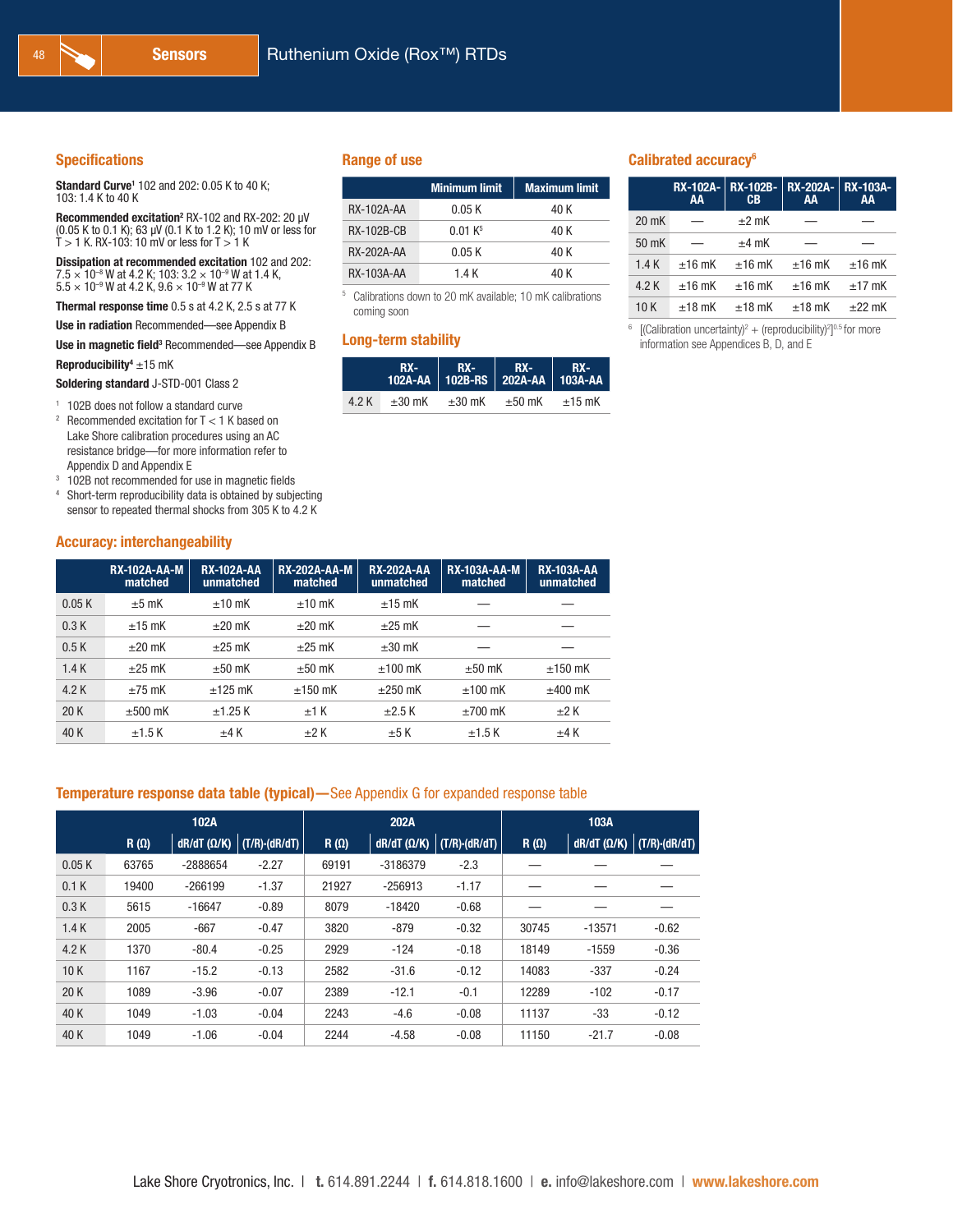16 K

 $23K$ 

25

20

15

#### Typical magnetic field-dependent temperature errors ΔT/T (%) at B (magnetic induction)

| Rox <sup>™</sup> 102A             |         |        |        |       |  |  |  |  |
|-----------------------------------|---------|--------|--------|-------|--|--|--|--|
| 2.5T<br><b>8T</b><br>19 T<br>14 T |         |        |        |       |  |  |  |  |
| 2K                                | $-1.4$  | $-7.9$ | $-13$  | $-17$ |  |  |  |  |
| 3K                                | $-1.5$  | $-7$   | $-14$  | $-18$ |  |  |  |  |
| 4 K                               | $-0.56$ | $-6.7$ | $-14$  | $-18$ |  |  |  |  |
| 8 K                               | $-1.3$  | $-6.1$ | $-13$  | $-21$ |  |  |  |  |
| 16 K                              | $-0.40$ | $-3.4$ | $-9.6$ | $-16$ |  |  |  |  |
| 23 K                              | $-0.31$ | $-2.2$ | $-6.2$ | $-11$ |  |  |  |  |

|     | Rox <sup>™</sup> 102B |           |            |       |  |  |  |
|-----|-----------------------|-----------|------------|-------|--|--|--|
|     | 2.5T                  | <b>8T</b> | <b>14T</b> | 19T   |  |  |  |
| 2K  | 3.29                  | 13.82     | 22.53      | 27.95 |  |  |  |
| 3K  | 3.96                  | 14.68     | 23.12      | 29.12 |  |  |  |
| 4 K | 3.53                  | 13.92     | 22.57      | 28.20 |  |  |  |
| 8 K | 1.53                  | 7.53      | 13.50      | 17.86 |  |  |  |
| 16K | 0.27                  | 2.14      | 4.66       | 6.58  |  |  |  |
| 23K | 0.06                  | 0.79      | 2.01       | 3.11  |  |  |  |

| <b>Rox™ 202A</b> |          |           |         |         |  |  |  |
|------------------|----------|-----------|---------|---------|--|--|--|
|                  | 2.5T     | <b>8T</b> | 14 T    | 19T     |  |  |  |
| 2 K              | $-0.13$  | $-2.2$    | $-3.9$  | $-5.2$  |  |  |  |
| 3K               | 0.18     | $-0.68$   | $-2.7$  | $-3.7$  |  |  |  |
| 4 K              | 0.77     | 0.046     | $-1.8$  | $-3.2$  |  |  |  |
| 8 K              | $-0.023$ | 0.16      | $-0.65$ | $-3.0$  |  |  |  |
| 16K              | 0.03     | 0.16      | $-0.48$ | $-1.5$  |  |  |  |
| 23 K             | $-0.05$  | $-0.08$   | $-0.39$ | $-0.92$ |  |  |  |

| Rox™ 103A |        |           |           |          |  |  |  |  |
|-----------|--------|-----------|-----------|----------|--|--|--|--|
|           | 2.5T   | <b>8T</b> | 14 T      | 19 T     |  |  |  |  |
| 2K        | 0.58   | 1.5       | 2.2       | 2.6      |  |  |  |  |
| 3K        | 0.44   | 1.1       | 1.7       | 2.0      |  |  |  |  |
| 4 K       | 0.27   | 0.95      | 1.4       | 1.7      |  |  |  |  |
| 8 K       | 0.11   | 0.49      | 0.71      | 0.80     |  |  |  |  |
| 16K       | 0.018  | 0.076     | 0.089     | 0.040    |  |  |  |  |
| 23K       | 0.0051 | 0.0058    | $-0.0060$ | $-0.095$ |  |  |  |  |



 $\mathbf 0$ 

 $-1$ 

 $\mathbf 0$ 

**RX-103A** 

 $10\,$ 

magnetic field (tesla)

5

Magnetic field dependance data for sample Rox™ RTDs







RX-AA RX-AA RX-102B-RS Bare chip (see table on [page 50](#page-3-0))  $3.2 \text{ mm}$  (0.125 in)  $(0.100 \text{ in})$  $3.2$  mm<br>(0.125 in)- $\frac{\emptyset5.1 \text{ mm}}{(0.200 \text{ in})}$ 1.9 mm  $(0.075 \text{ in})$  $+1.3$  mm (0.050 in)  $8.3 \text{ mm}$ <br>(0.325 in)  $14.6$  mm<br>(0.575 in)  $11.4 \text{ mm}$ <br>(0.450 in) - Ø3.6 mm<br>(0.140 in)  $\begin{array}{c} 1 \\ 6.4 \text{ m} \\ (0.25 \text{ i}) \\ 1 \end{array}$ 3.2 mm  $(0.125 \text{ in}) -6.4$  mm-<br>(0.25 in) General tolerance of  $\pm 0.127$  mm (0.005 in) on X.XXX and  $\pm 0.254$  mm (0.01 in) on X.XX unless otherwise noted Mount using a #6 or M3 screw